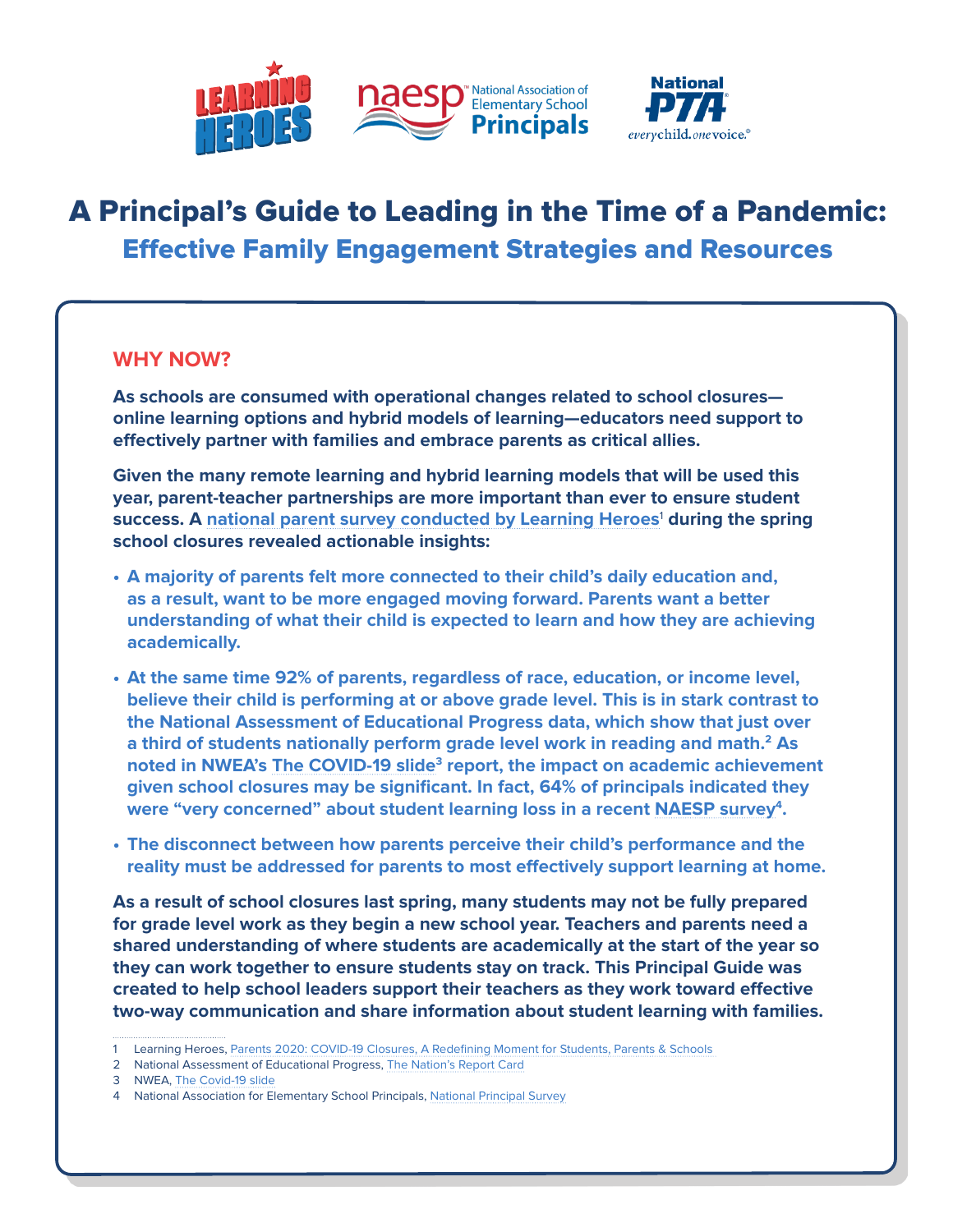## **FOR SCHOOL LEADERS**

**Schools in the U.S. are navigating uncharted territory. Depending on the school, students may attend in-person, participate in a hybrid model, or begin the year in a completely virtual learning environment. One thing that is true for all schools is that strong partnerships with families are more important than ever. Regardless of the model your school has adopted, the following ideas can help you share critical information about what is happening, strengthen relationships with families, provide student data in a parent-friendly way, and help all parents know how to use the resources you provide.**

- As much as possible, help your team select as **few platforms** for students/families to reduce access barriers and confusion. Encourage your teachers to use the same apps whenever possible and ensure it is easy for parents to monitor their children's school experience.
- Provide key information in multimedia formats and translated into family native languages. Post **brief videos** that share important updates and reassures parents that children are safe (in the case of in-person models).
- Develop a short and easy-to-use curated **list of helpful links** to navigate this new reality. Include school-based and community-based resources and sort them by topic.
- Post an **FAQ** about returning to school and share with parents via email, texts, social media posts, school website, and apps (e.g., Remind, Class Dojo, Kinvolved). Co-host a [community conversation](https://www.pta.org/home/advocacy/federal-legislation/Every-Student-Succeeds-Act-ESSA/education-data#Step%204:%20From%20Information%20to%20Improvements) in partnership your school's parent group, such as a PTA, on the concerns and questions parents have about their child's education during the pandemic.
- Consider having grade level teams post **video tutorials** showing families how to use your learning platform and any apps. Urge teachers to encourage parents to ask questions and provide feedback. Provide links to the tutorials via email, texts, social media, etc.
- Use social media and teacher apps to **ask families** what they need most from you and your school right now. Consider also having a designated phone number and email address for parent questions and a staff member assigned to fielding the questions.
- Use this [PTA resource](https://www.pta.org/docs/default-source/default-document-library/ptas-leading-the-way.pdf) for additional ideas on transformative family engagement, and click [here](https://www.pta.org/home/run-your-pta/Diversity-Equity-Inclusion) for more on building a more diverse, equitable, and inclusive PTA.

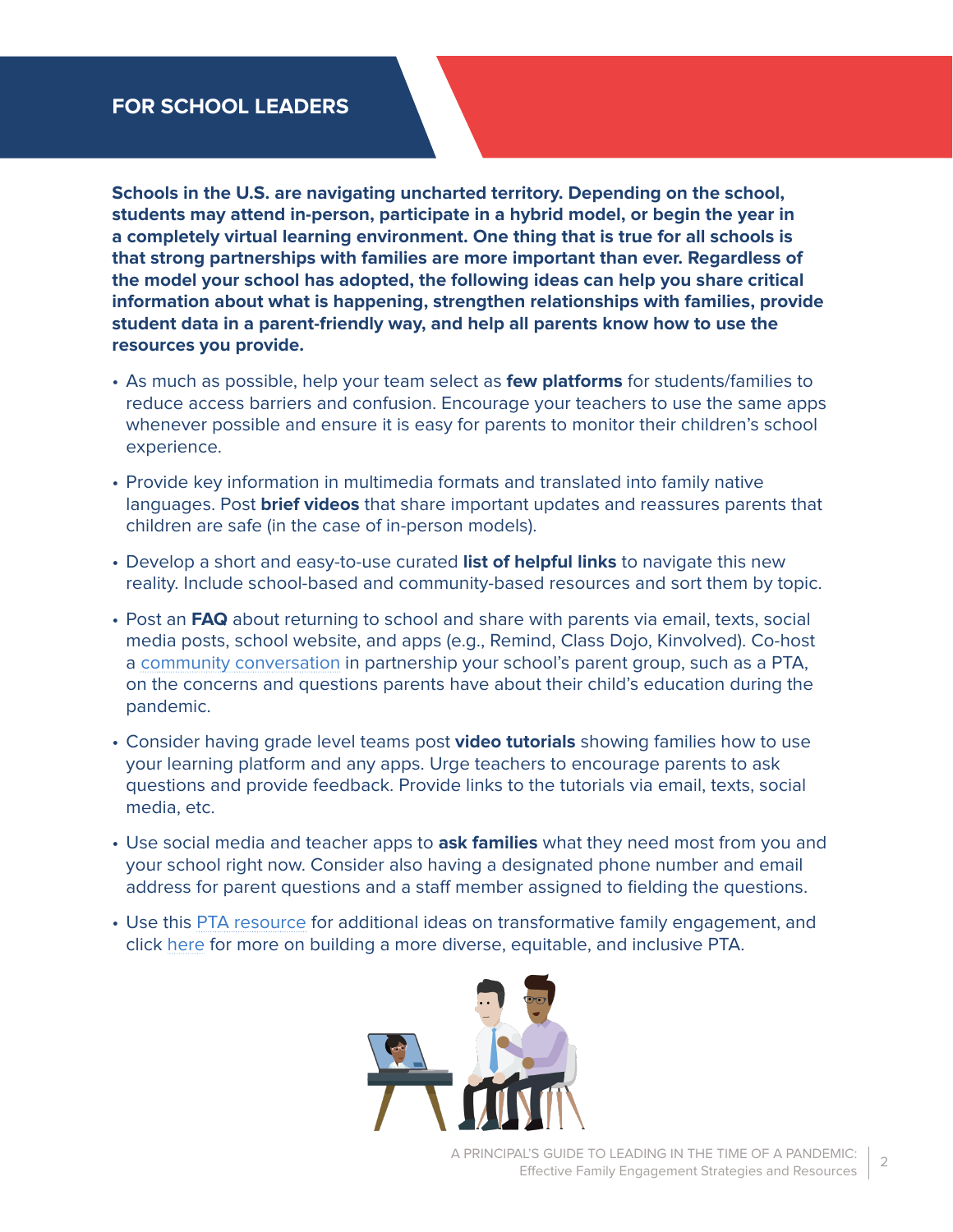## **TIPS AND RESOURCES FOR SCHOOL LEADERS TO SUPPORT TEACHERS**

**Strengthen Relationships — Encourage and help teachers make a positive, personal connection with every parent/guardian—especially during the uncertainty surrounding the changes this school year. The following actions can help strengthen the trust between home and school:**

- Urge teachers to engage with every parent through a **welcoming phone call or virtual session** during the first week(s) of school. Don't rely on an email or a robocall. Help classroom teachers use a "get to know you" call to:
	- » **Welcome the child and the parent to their class and ask each parent what their hopes and dreams are for their child.**
	- » **Ask parents for their expertise on their child (e.g. share their child's interests, hobbies, etc.)**
	- » **Acknowledge that families are balancing a lot between work and new school models and let them know the school is here to help. For example, be mindful that parents might be relying on older children or extended family to help younger children with virtual learning.**
	- » **Ask parents what's the best way to be in touch with them and confirm when/how the parent and teacher will stay in regular communication. Discuss any concrete expectations related to this.**
- In addition to individual sessions with parents, encourage teachers to meet with families in groups through a biweekly (or monthly) **virtual town hall**. Help teachers know how to use these online sessions to welcome families, share information updates, and help families to connect with one another.

**Share Information About Learning — Reducing parent anxiety and creating a welcoming environment is the first step on the path to strong school-home partnerships. Once families feel comfortable with the school and their child's teachers, it is important to share information about how students are performing. Making this information available as early in the year as possible gives families more time to support their child's learning at home. The following ideas and hyperlinked resources can help your staff share student performance data with families:**

- Have individual **virtual meetings or phone calls to create a learning plan** with each family during the first month(s) of school. For example, use this [Parent-Teacher](https://bealearninghero.org/family-engagement-resources/#tools)  [Planning Tool](https://bealearninghero.org/family-engagement-resources/#tools) to co-create a learning plan based on a shared understanding of student achievement. This ['how to' resource](https://r50gh2ss1ic2mww8s3uvjvq1-wpengine.netdna-ssl.com/wp-content/uploads/2020/08/Teacher-Guide-V4.pdf) shows how to integrate the planning tool into existing parent outreach.
- Address **parent questions—even the tough ones.** Provide teachers with this [Discussion Guide](https://r50gh2ss1ic2mww8s3uvjvq1-wpengine.netdna-ssl.com/wp-content/uploads/2020/08/Teacher-Discussion-Guide-V4.pdf) that includes sample talking points on how to handle parent questions. Encourage your faculty to help each other learn. Provide time for teachers to **role play** sharing student benchmark data within their grade level teams.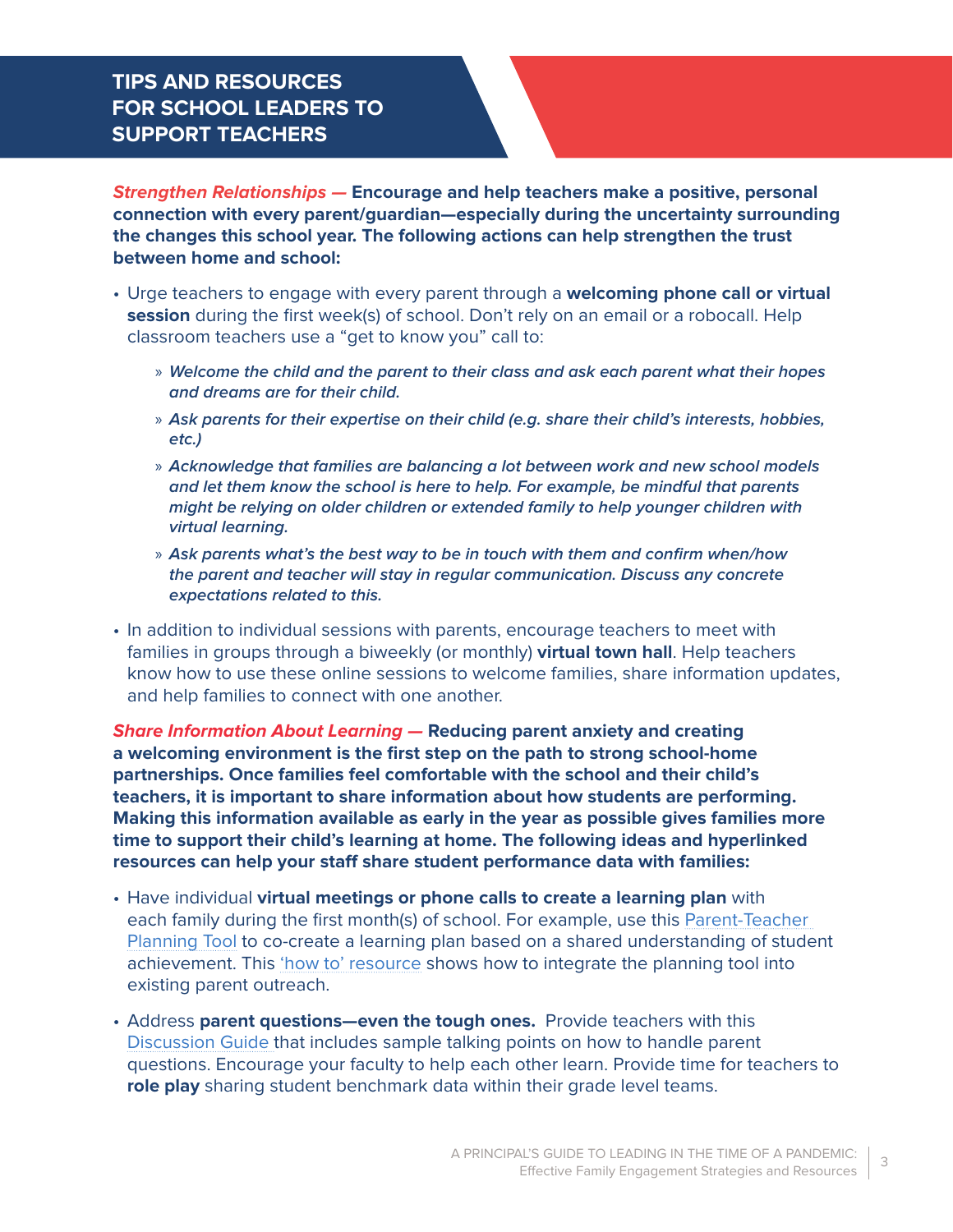- Connect **parents to outside resources** (e.g. community organizations that offer tutoring, social/emotional support or basic resources like food banks, etc.) so they are aware of the help available and can leverage it.
- Create **video tutorials** that show parents how to monitor their child's progress—how to login to the parent portal, what data to look for, and how to recognize issues of concern.
- Avoid using **"education jargon**" in parent communications. For example, instead of "student growth" say "student progress." Try using this [Developing Life Skills:](https://r50gh2ss1ic2mww8s3uvjvq1-wpengine.netdna-ssl.com/wp-content/uploads/2018/05/DLS-Report-2018-for-distribution-single-pages.pdf)  [Communication Roadmap](https://r50gh2ss1ic2mww8s3uvjvq1-wpengine.netdna-ssl.com/wp-content/uploads/2018/05/DLS-Report-2018-for-distribution-single-pages.pdf) to help break down social-emotional/life skills for parents.

**Help parents use learning resources — We know student academic performance improves when parents take action at home to aid their child's learning. To support parent action, teachers can suggest which resources to use at home and help them know how to use the resources effectively. Think about what it takes to move students to master a new skill. Teachers first demonstrate the new concept and then provide multiple opportunities for students to practice the skill, first in groups with other students and then individually, all the while monitoring and supporting the learning process. Adult learners need the same learning experience to master new concepts. Consider using following ideas to make sure all staff help parents know what to do and how to do it:**

- **Connect with parents one-on-one**, doing demonstrations. If parents struggle with technology, assist teachers in finding ways to safely meet with parents in-person to demonstrate the new skill (e.g. hosting a technology session outdoors in the school parking lot).
- Clearly communicate **the 1 to 3 things you want families to do**. For example, "help your child be logged in on time, ready for the planned lessons, and follow up to make sure they are doing the assignments after the lesson."
- Host "**Parent Academy" virtual sessions** 1-2 times each month to teach families how to use the resources you provide. Help staff to use these sessions to provide families with multiple opportunities to practice and receive feedback about the new skill.
- Invite **families to post videos** of them successfully practicing skills at home with their child. Consider a celebratory 'badging' or recognition for those that share videos.
- Establish **virtual family support groups** so families can share ideas, questions, and celebrate when they are being successful at home supporting student learning.

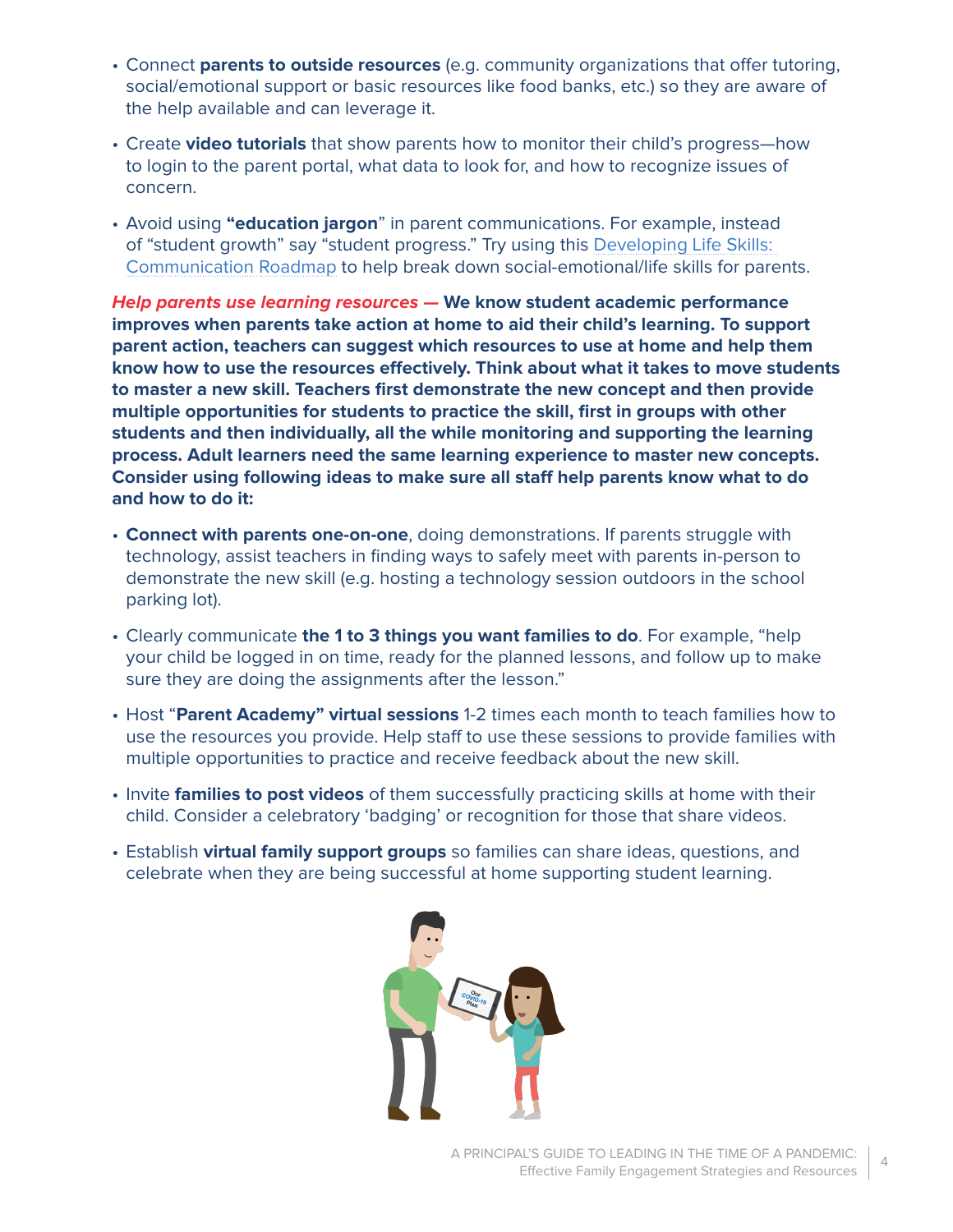# **ENSURING YOUR TEACHERS SUCCEED**

**The new school year with all of its COVID-related changes is not just a challenge for families. Ensuring students learn during the time of a pandemic is also stressful for teachers. As an administrator, reduce the anxiety your teachers feel about home-school partnerships by preparing them for success and by supporting them throughout the year with coaching and additional professional learning. Consider using the following ideas to help your faculty:**

- Spotlight, celebrate, or even incentivize the sharing of **successful practices** or new ideas on how teachers can connect with families.
- As the building leader, model the way by practicing student **data chats** with your teachers.
- **Connect teachers** who are more tech savvy with novice teachers to help them build confidence for communicating with and training families.
- Provide **professional learning for teachers** on adult learning strategies.
- Incentivize teachers or PLC teams to **leverage free webinars** about family engagement best practice. Here are webinars from [PTA](https://www.pta.org/center-for-family-engagement/in-the-field) and [Harvard.](https://online-learning.harvard.edu/course/introduction-family-engagement-education?delta=1)

**As the "lead learner" in the building, help create the conditions that allow your teachers to be successful in their efforts to partner with parents. Think about using the following ideas to provide ongoing support throughout the year:**

- Make **time** for teachers to connect with parents. Dedicate explicit time at all staff meetings for teachers to call families.
- During **individual check-ins** with teachers, ask…
	- » **What is going well as you reach out to families?**
	- » **What differences are you seeing with your students as a result of these partnerships?**
	- » **What challenges are you encountering?**
	- » **What do you need most from me to help you partner with all parents?**
- Create **school-wide "challenges"** to incentivize teachers to be successful. Have a contest to see which grade level is able to reach the most families during a 2-week time period.

**Here is another principal resource developed by NAESP: [Leveraging](https://www.naesp.org/sites/default/files/docs/SchoolReopeningGuidance.pdf)  [Principals to Ensure Safe](https://www.naesp.org/sites/default/files/docs/SchoolReopeningGuidance.pdf)  [and Successful School](https://www.naesp.org/sites/default/files/docs/SchoolReopeningGuidance.pdf)  [Reopenings](https://www.naesp.org/sites/default/files/docs/SchoolReopeningGuidance.pdf)**

• Use staff meeting time to **acknowledge teachers who have made strong connections** with parents and allow these staff to share their successes with the entire faculty.